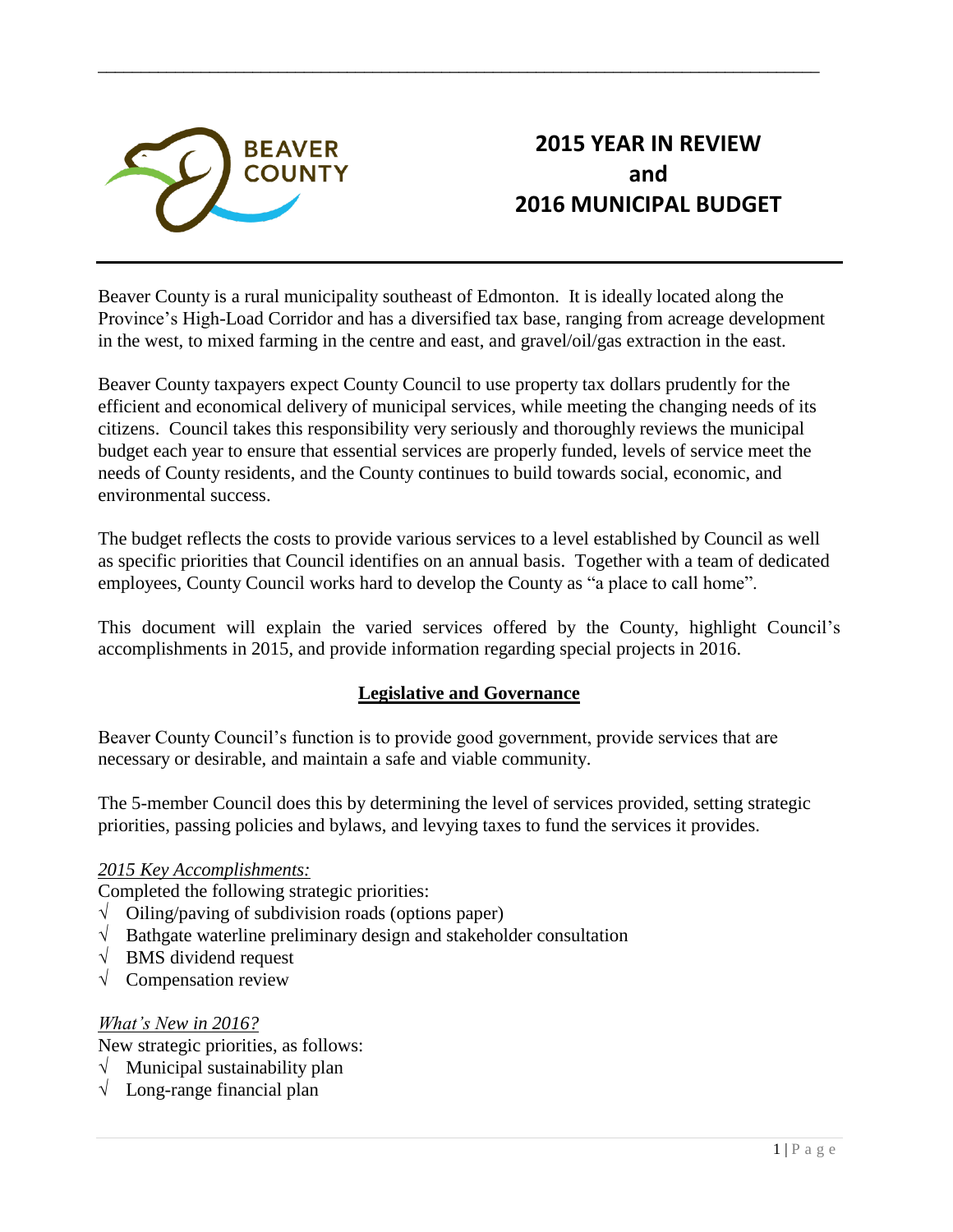- Service capacity review adjustment
- √ New Animal Control Bylaw
- $\sqrt{\phantom{a}}$  Road plan review
- $\sqrt{\phantom{a}}$  Gravel haul options
- $\sqrt{\phantom{a}}$  Update country residential development regulations
- √ Equity Industrial Park Area Structure Plan
- √ Agricultural strategy
- √ Black Nugget Lake Campground terms of reference
- √ Recreation Master Plan implementation

The strategic priorities are updated each quarter as projects are completed. Click [here](http://beaver.ab.ca/public/download/documents/11152) for the most recent strategic priorities chart.

\_\_\_\_\_\_\_\_\_\_\_\_\_\_\_\_\_\_\_\_\_\_\_\_\_\_\_\_\_\_\_\_\_\_\_\_\_\_\_\_\_\_\_\_\_\_\_\_\_\_\_\_\_\_\_\_\_\_\_\_\_\_\_\_\_\_\_\_\_\_\_\_\_\_\_\_\_\_\_\_\_\_\_\_

#### **General Administration**

Administrative staff support Council, other departments, and the public, by providing legislative and corporate services, financial and accounting services, insurance and risk management, health and safety programs, property tax and assessment, communications, and strategic planning. An organizational chart for the County may be viewed by clicking [here.](http://site1.beaver.ab.ca.webguidecms.ca/public/download/documents/11154)

#### *2015 Key Accomplishments:*

- $\sqrt{\phantom{a}}$  Compensation review
- $\sqrt{\phantom{a}}$  Updated aerial photos

#### *What's New in 2016?*

- $\sqrt{\frac{1}{\sqrt{1}}}$  Municipal sustainability plan
- $\sqrt{\phantom{a}}$  Long-range financial plan
- √ Well-site property assessments
- $\sqrt{\ }$  Farmland assessment update

## **Bylaw/Traffic Enforcement**

Two Community Peace Officers enforce bylaws regarding animal control, excessive noise, traffic enforcement, unsightly premises, and road bans, and provide other public safety services.

#### *2015 Key Accomplishments:*

- √ Concentrated enforcement efforts:
	- 64 animal-related complaint files opened
	- 485 traffic violation tickets issued
	- 30 road use agreements authorized and monitored, of which 11 were agricultural-related
	- Animal Control Bylaw public consultation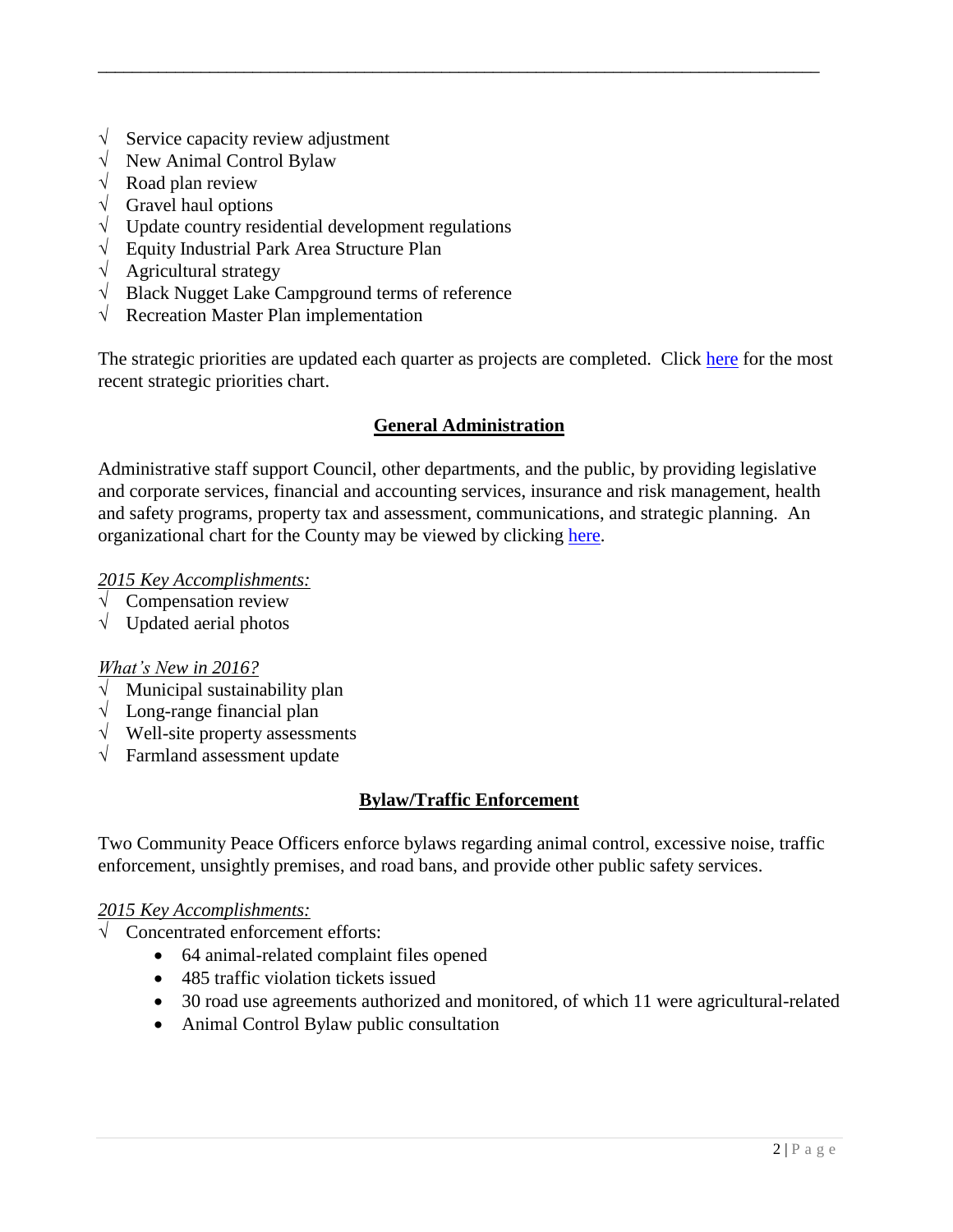## *What's New in 2016?*

- $\sqrt{\phantom{a}}$  Assistance to BESC re: emergency management
- $\sqrt{\phantom{a}}$  Practicum student
- √ New Animal Control Bylaw

### **Protective Services**

\_\_\_\_\_\_\_\_\_\_\_\_\_\_\_\_\_\_\_\_\_\_\_\_\_\_\_\_\_\_\_\_\_\_\_\_\_\_\_\_\_\_\_\_\_\_\_\_\_\_\_\_\_\_\_\_\_\_\_\_\_\_\_\_\_\_\_\_\_\_\_\_\_\_\_\_\_\_\_\_\_\_\_\_

Beaver County contributes funding to Beaver Emergency Services Commission to provide fire protection and emergency management services [\(www.besc.ca\)](http://www.besc.ca/). Three County Councillors sit on the Board.

The County is one of five members of Beaver Emergency Medical Services [\(www.beaver](http://www.beaver-ems.com/)[ems.com\)](http://www.beaver-ems.com/) which is contracted by Alberta Health Services to provide ground ambulance services via 9-1-1 dispatch (no taxes required).

## **Public Works**

A fleet of 10 full-time grader operators maintain and upgrade over 2,600 km (1,615 miles) of open roads (grading, snowplowing). Roads are graveled on a 3-year rotation (approximately 900 km (560 miles) per year). The County also maintains bridges and culverts.

The County has developed a cost-sharing program for residents to alleviate dust as there are few oiled or paved roads.

#### *2015 Key Accomplishments:*

- $\sqrt{\frac{1}{\sqrt{1-\frac{1}{\sqrt{1-\frac{1}{\sqrt{1-\frac{1}{\sqrt{1-\frac{1}{\sqrt{1-\frac{1}{\sqrt{1-\frac{1}{\sqrt{1-\frac{1}{\sqrt{1-\frac{1}{\sqrt{1-\frac{1}{\sqrt{1-\frac{1}{\sqrt{1-\frac{1}{\sqrt{1-\frac{1}{\sqrt{1-\frac{1}{\sqrt{1-\frac{1}{\sqrt{1-\frac{1}{\sqrt{1-\frac{1}{\sqrt{1-\frac{1}{\sqrt{1-\frac{1}{\sqrt{1-\frac{1}{\sqrt{1-\frac{1}{\sqrt{1-\frac{1}{\sqrt{1-\frac{1}{\sqrt{1-\frac{1}{\sqrt{1-\frac$
- $\sqrt{\frac{1}{\sqrt{1}} \cdot \frac{1}{\sqrt{1}} \cdot \frac{1}{\sqrt{1}} \cdot \frac{1}{\sqrt{1}}}}$  Upgrade shoulders on 40 km (25 miles) of road
- $\sqrt{\phantom{a}}$  Base stabilization and chip seal surfacing on 13 km (8 miles) of road
- $\sqrt{\phantom{a}}$  Road oiling for 3.2 km (2 miles)

#### *What's New in 2016:*

- $\sqrt{\phantom{a}}$  Road plan review
- $\sqrt{\phantom{a}}$  Gravel haul options
- $\sqrt{\phantom{a}}$  Upgrade shoulders on 40 km (25 miles) of road
- $\sqrt{\phantom{a}}$  Base stabilization and chip seal surfacing on 4 km (2.5 miles) of road
- $\sqrt{\phantom{a}}$  Apply oil (new application) on 16 km (10 miles) of road
- √ New road stabilization alternatives

#### **Utilities (Water Supply, Sewage Treatment, and Waste Management)**

The County provides potable water to rural residents via the Highway 14 Regional Water Services Commission [\(www.hwy14water.ca\)](http://www.hwy14water.ca/). The County is represented on this Commission by one Councillor.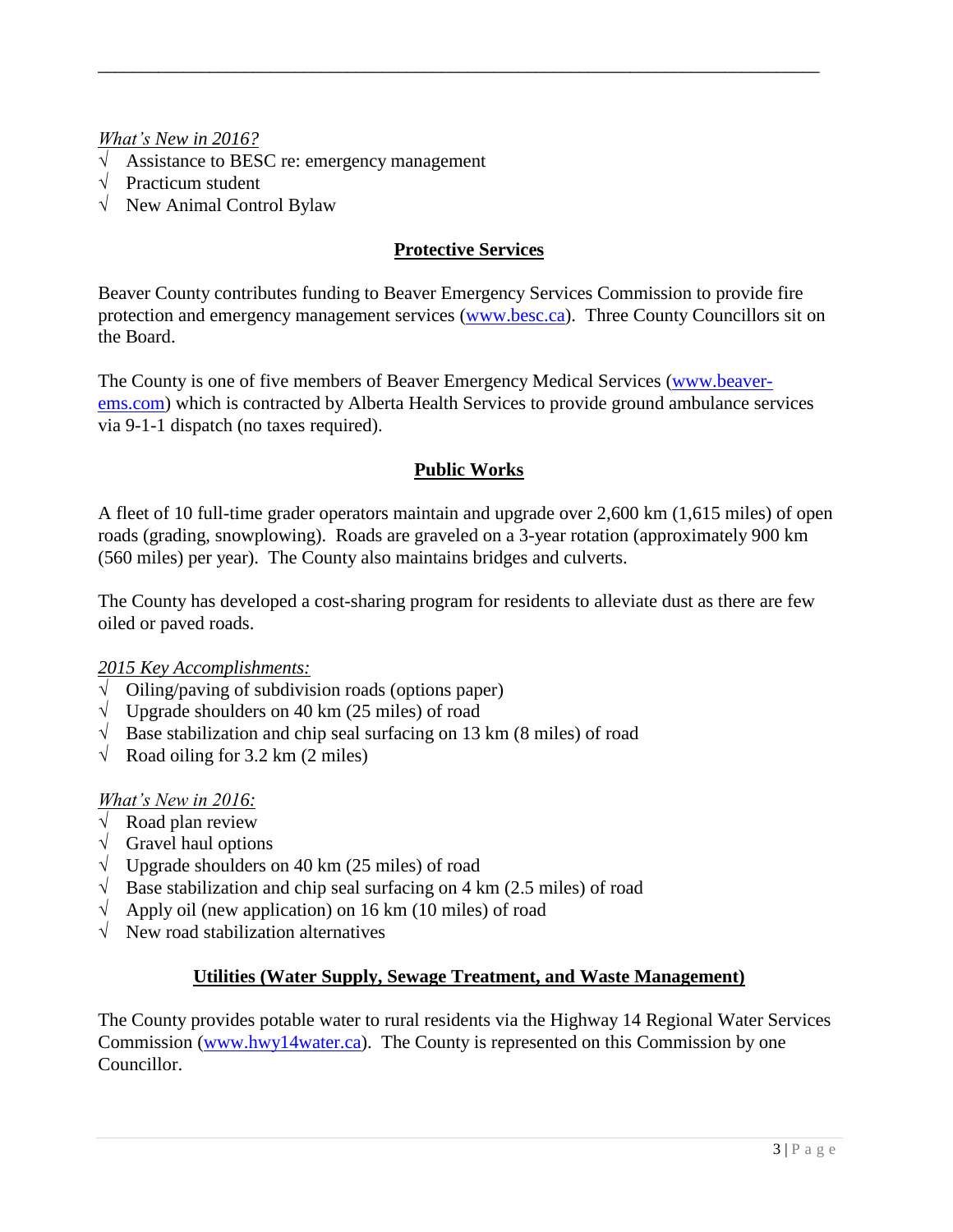The County also provides sanitary sewage collection and disposal services in the Hamlets of Bruce and Kinsella.

\_\_\_\_\_\_\_\_\_\_\_\_\_\_\_\_\_\_\_\_\_\_\_\_\_\_\_\_\_\_\_\_\_\_\_\_\_\_\_\_\_\_\_\_\_\_\_\_\_\_\_\_\_\_\_\_\_\_\_\_\_\_\_\_\_\_\_\_\_\_\_\_\_\_\_\_\_\_\_\_\_\_\_\_

Sanitary waste collection and disposal services are provided throughout the County via Beaver Municipal Solutions [\(www.beavermunicipal.com\)](http://www.beavermunicipal.com/). The County is represented on the Board by one Councillor.

### *2015 Key Accomplishments:*

- √ Extension of regional waterline and construction of water truck fill station in west end
- $\sqrt{\phantom{a}}$  Bathgate waterline preliminary design and stakeholder consultation

#### *What's New in 2016?*

√ Kinsella sewage lagoon clean-out

## **Community Services**

The County supports "people" services by providing grants to external organizations in support of adult learning, preventive family and community support services, and doctor recruitment efforts.

#### *2015 Key Accomplishments:*

 $\sqrt{\phantom{a}}$  Youth engagement initiative (youth and public consultation)

#### *What's New in 2016?*

 $\sqrt{\phantom{a}}$  Youth engagement initiative (data collection and analyis)

## **Planning & Economic Development**

The County's planning department provides planning and land use policy development and administration services to the public.

The County is proud to market and promote the community and its two industrial parks (223 hectares (550 acres) near Ryley and Viking) to retain business, support tourism, expand the economic base, and improve the quality of life of residents.

#### *2015 Key Accomplishments:*

- $\sqrt{\sqrt{O} \text{ver } 80 \text{ new}}$  housing/business start-ups
- √ Equity Industrial Park (EIP) Development Strategy (Committee work)
- $\sqrt{\phantom{a}}$  Sold 2 lots in EIP
- $\sqrt{\phantom{a}}$  Purchased additional land for EIP expansion

#### *What's New in 2016?*

- Bury power line on SH 854 to assist with high load moves out of EIP
- √ Equity Industrial Park Area Structure Plan (public input & final strategy)
- $\sqrt{\phantom{a}}$  Install utilities in EIP expansion area
- $\sqrt{\phantom{a}}$  Update country residential development regulations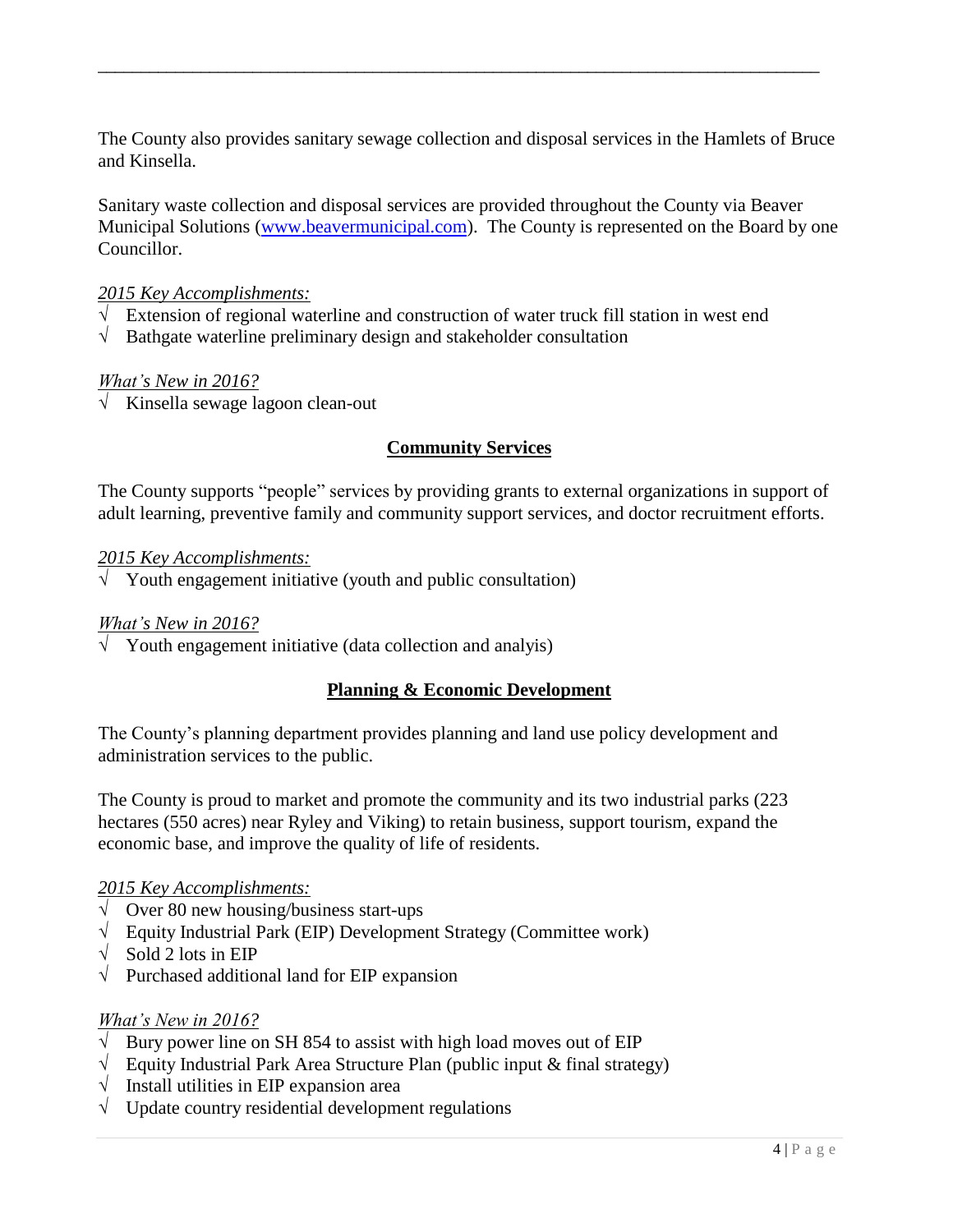## **Agriculture**

\_\_\_\_\_\_\_\_\_\_\_\_\_\_\_\_\_\_\_\_\_\_\_\_\_\_\_\_\_\_\_\_\_\_\_\_\_\_\_\_\_\_\_\_\_\_\_\_\_\_\_\_\_\_\_\_\_\_\_\_\_\_\_\_\_\_\_\_\_\_\_\_\_\_\_\_\_\_\_\_\_\_\_\_

A joint Councillor/public-at-large Agricultural Service Board determines the level of service provided to residents.

Permanent and seasonal staff provide services to the agricultural community, including weed and pest control, weed and pest inspection, beaver, coyote, and other pest control, vegetation management, education, and conservation planning.

The County supports the Beaver County Seed Cleaning Plant and provides grants to various organizations to promote sustainable agricultural practices.

## *2015 Key Accomplishments:*

- √ All County road allowances were mown to control vegetation along road shoulders
- $\sqrt{\frac{105}{304}}$  miles of road allowances were mulched  $\sqrt{\frac{304}{304}}$  vardsites were brushed and/or sprayed to
- $\sqrt{\frac{304}{7}}$  304 yardsites were brushed and/or sprayed to improve visibility and safety  $\sqrt{\frac{2}{3}}$  of County road allowances were sprayed for the control of weeds and b
- 2/3 of County road allowances were sprayed for the control of weeds and brush
- $\sqrt{40}$  40 kilometers (25 miles) of roadsides were seeded following shoulder pulls
- $\sqrt{178}$  clubroot surveys were completed
- $\sqrt{\phantom{a}}$  Financial support totaling over \$10,000 was provided to various County organizations that promote agriculture within the community
- √ Partnered with University of Alberta (Augustana campus) to complete a research project focusing on mitigating human wildlife interactions through adaptive management

## *What's New in 2016?*

- $\sqrt{\phantom{a}}$  Blanket weed spraying will occur in Divisions 1, 2, and 3 for control of weeds and brush regrowth
- $\sqrt{\ }$  Spot weed spraying will take place in Division 5
- $\sqrt{\phantom{a}}$  Mulching will occur in Divisions 1, 2, and 3 to improve traffic safety and road maintenance operations
- $\sqrt{\phantom{a}}$  Roadside mowing will begin in Divisions 1 and 2 and progress east
- √ New contract for land flood control
- $\sqrt{\phantom{a}}$  One-year agreement with the Seed Cleaning Plant, in the amount of \$30,000, for operational purposes
- √ Expanded focus of the University of Alberta partnership to focus on ecological sustainability in rural landscapes including potential carbon metrics on the prairie landscape
- $\sqrt{\phantom{a}}$  Agricultural strategy

## **Parks & Recreation, Libraries, and Culture**

The County owns Black Nugget Lake and Camp Lake campgrounds and contracts their operation to private companies.

The County is pleased to financially support many hamlet and rural community organizations. In 2015, the County provided over \$67,000 in financial assistance.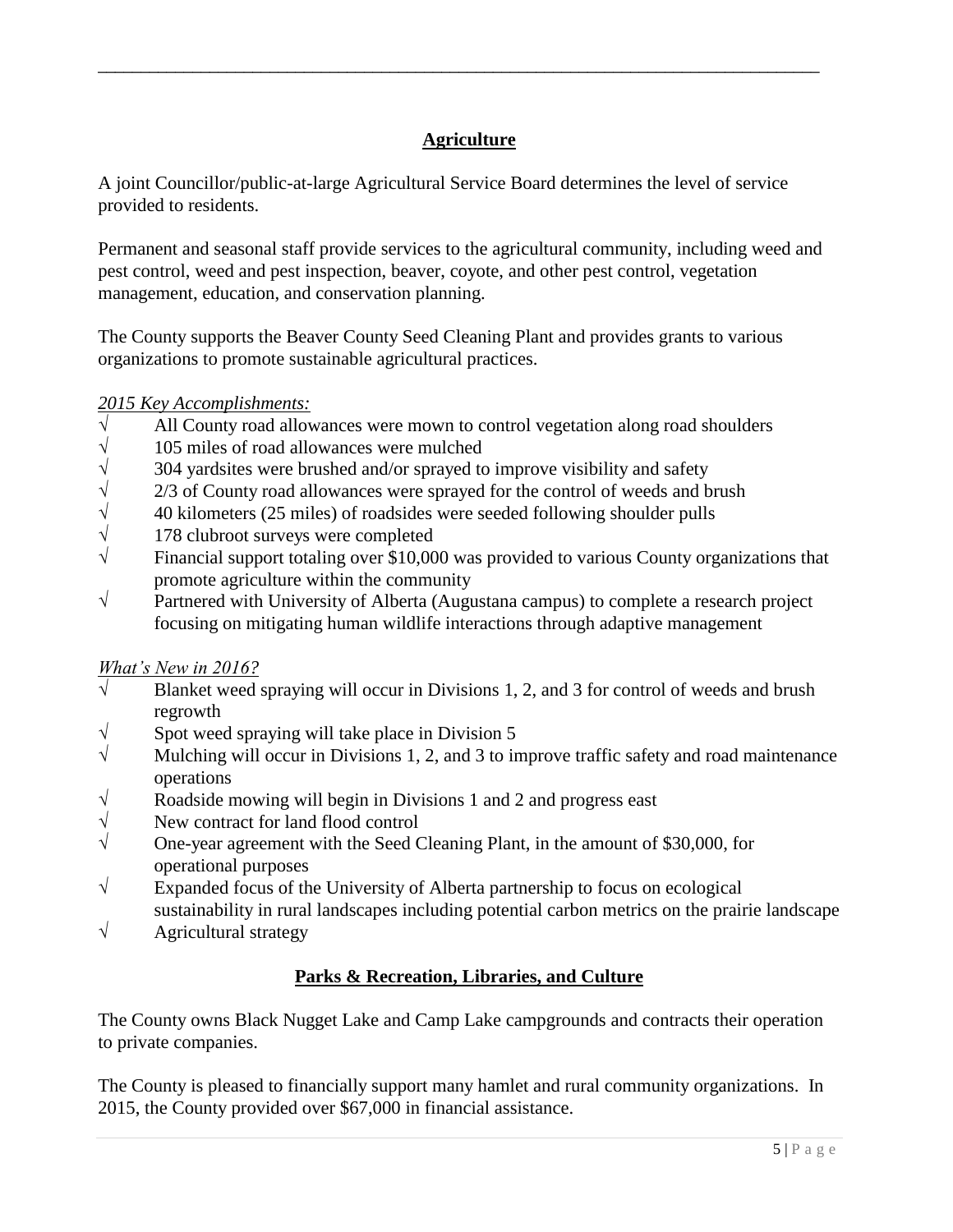The County recognizes the benefit of regional cooperation and shares operating costs of recreation and library facilities in towns and villages that are used by rural residents. It also financially supports cultural events in the County-owned Paragon Theatre (formerly Beaver Regional Arts Society building) in Holden.

\_\_\_\_\_\_\_\_\_\_\_\_\_\_\_\_\_\_\_\_\_\_\_\_\_\_\_\_\_\_\_\_\_\_\_\_\_\_\_\_\_\_\_\_\_\_\_\_\_\_\_\_\_\_\_\_\_\_\_\_\_\_\_\_\_\_\_\_\_\_\_\_\_\_\_\_\_\_\_\_\_\_\_\_

Shared services funding totaled approximately \$440,000 in 2015.

### *2015 Key Accomplishments:*

 $\sqrt{\phantom{a}}$  Cooperated with the Town of Tofield in a Community Hall study

#### *What's New in 2016?*

- $\sqrt{\phantom{a}}$  Suspend Bounty in the County event
- $\sqrt{\phantom{a}}$  Allocate 50% of Beaver Municipal Solutions' surplus revenue to grants for local and regional projects
- √ Contract new cultural arts tenant in Paragon Theatre
- Pilot project for campground host at Camp Lake
- √ Replace boat launch at Camp Lake
- √ Black Nugget Lake Campground terms of reference
- √ Assist Town of Tofield to rebuild spray park
- $\sqrt{\phantom{a}}$  Recreation Master Plan implementation

#### **Requisitions**

In addition to municipal taxes, the County is required to levy taxes to pay requisitions to the Alberta School Foundation Fund (education) and the Beaver Foundation (seniors housing). Your property tax bill is a combination of all three taxes.

#### **2016 Property Taxes**

The 2016 municipal budget expenditures total \$22,104,025, offset by funding sources of \$9,056,037 (user fees, reserves, and grants), leaving a tax levy requirement of \$13,047,988. While spending increased from 2015, the tax levy remains the same. Unfortunately, due to a significant decrease in the non-residential property assessment base (\$33 million in assessment value), a municipal mill rate increase of 3.77% was required to balance the budget.

The school mill rate increased 1.1% for residential property and 12.5% for non-residential property (again, due to the decrease in property assessment value). The Beaver Foundation mill rate increased 3.4% for all properties.

The change in your property taxes from 2015 to 2016 will depend on the change in your property assessment (if any). For detailed information regarding the County's assessment base, click [here.](http://site1.beaver.ab.ca.webguidecms.ca/public/download/documents/11156) If you have questions regarding your individual property assessment once you receive your property assessment notice, contact one of the County's assessors at 780-663-3730.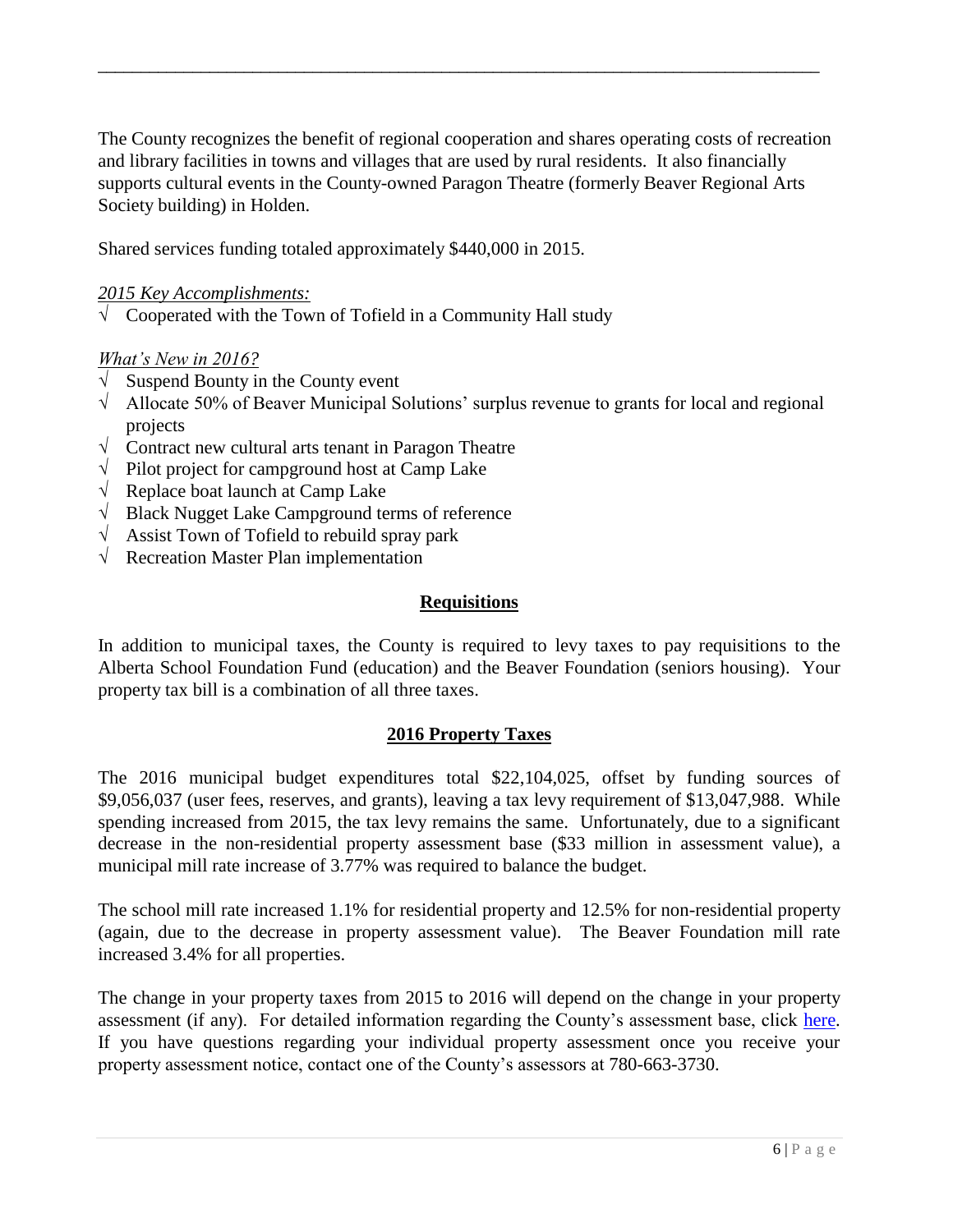Senior citizens who are having trouble paying their property taxes may benefit from the Seniors Property Tax Deferral program. This program allows eligible senior homeowners to defer all or part of their annual property tax through a low-interest home equity loan with the Government of Alberta. For more information, go to [http://www.seniors-housing.alberta.ca/seniors/property-tax](http://www.seniors-housing.alberta.ca/seniors/property-tax-deferral.html)[deferral.html.](http://www.seniors-housing.alberta.ca/seniors/property-tax-deferral.html)

\_\_\_\_\_\_\_\_\_\_\_\_\_\_\_\_\_\_\_\_\_\_\_\_\_\_\_\_\_\_\_\_\_\_\_\_\_\_\_\_\_\_\_\_\_\_\_\_\_\_\_\_\_\_\_\_\_\_\_\_\_\_\_\_\_\_\_\_\_\_\_\_\_\_\_\_\_\_\_\_\_\_\_\_

Each municipality sets its mill rates based on its individual budget, circumstances, and levels of service. For a comparison of Beaver County's mill rates to that of its rural neighbours, click [here.](http://site1.beaver.ab.ca.webguidecms.ca/public/download/documents/11157)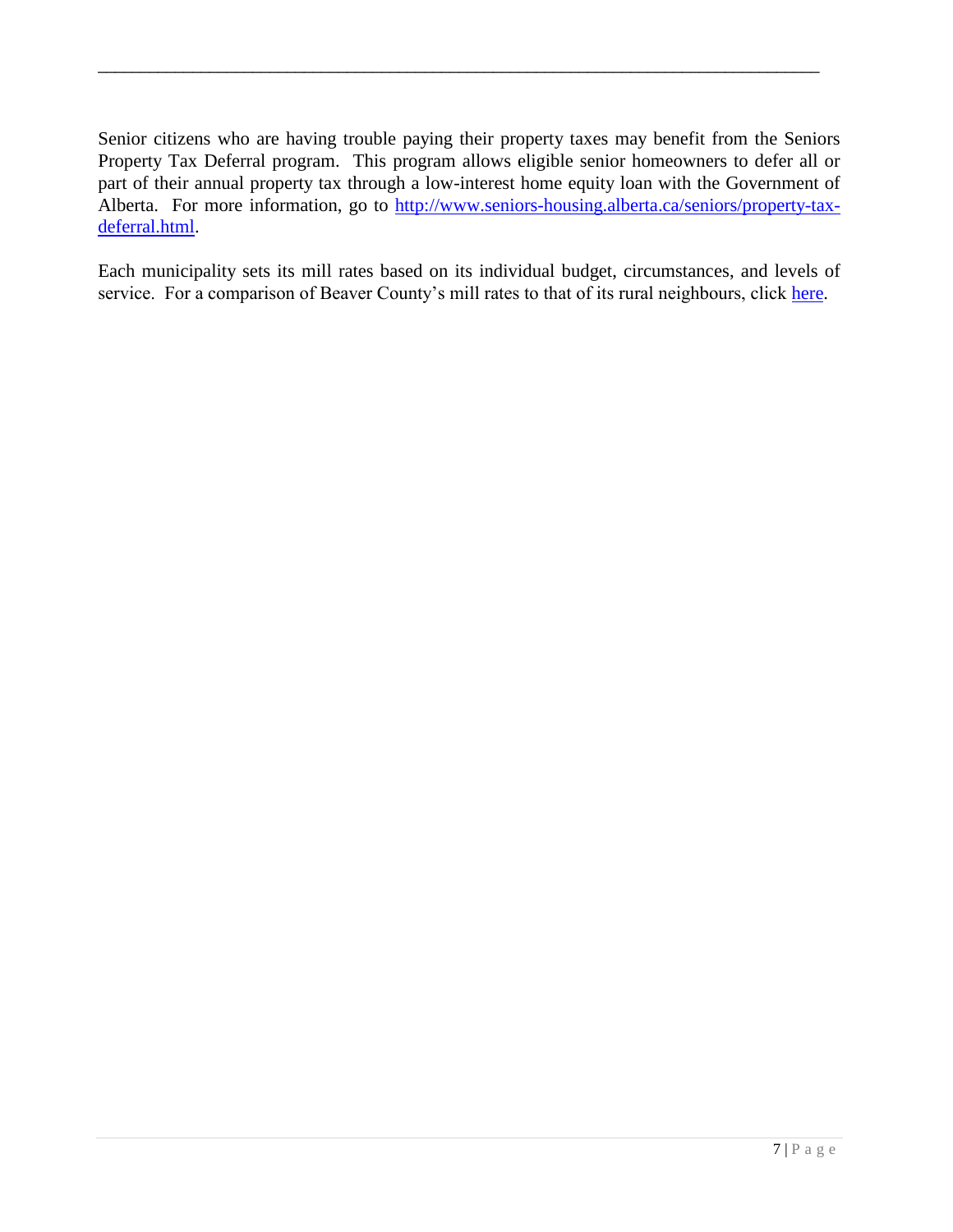## **Where Does My Tax Dollar Go?**

\_\_\_\_\_\_\_\_\_\_\_\_\_\_\_\_\_\_\_\_\_\_\_\_\_\_\_\_\_\_\_\_\_\_\_\_\_\_\_\_\_\_\_\_\_\_\_\_\_\_\_\_\_\_\_\_\_\_\_\_\_\_\_\_\_\_\_\_\_\_\_\_\_\_\_\_\_\_\_\_\_\_\_\_

## **Budget 2016 \$22,104,026**

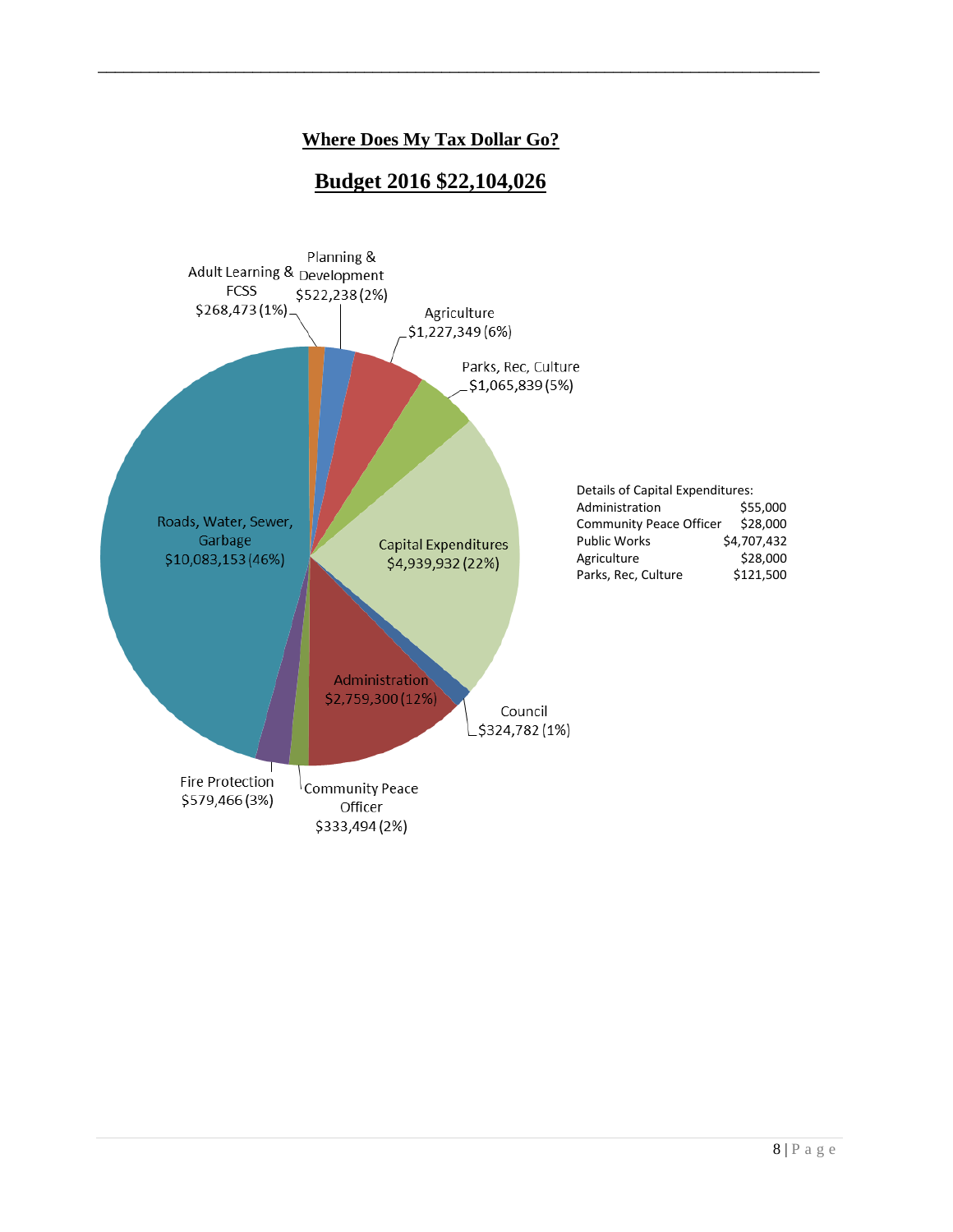## **How Is the 2016 Budget Funded?**

\_\_\_\_\_\_\_\_\_\_\_\_\_\_\_\_\_\_\_\_\_\_\_\_\_\_\_\_\_\_\_\_\_\_\_\_\_\_\_\_\_\_\_\_\_\_\_\_\_\_\_\_\_\_\_\_\_\_\_\_\_\_\_\_\_\_\_\_\_\_\_\_\_\_\_\_\_\_\_\_\_\_\_\_

## **Budget 2016 \$22,104,026**